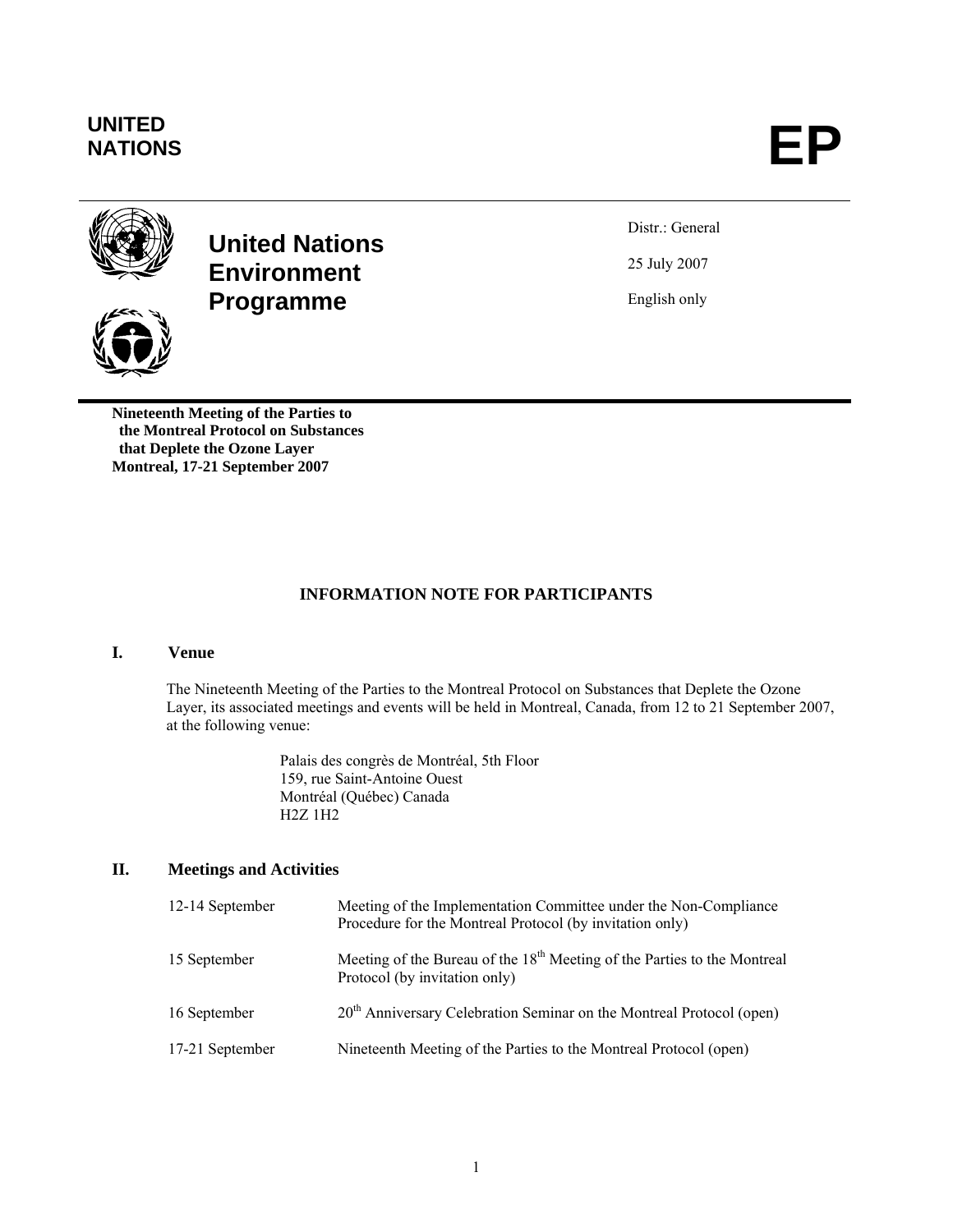#### **III. Registration and identification name badges**

The registration for the meeting will take place at the Billetterie area of the Palais des congrès de Montréal and will start on Tuesday, 11 September 2007, from noon until 5.30 p.m. and from 8.30 a.m. to 5.30 p.m. everyday from Wednesday, 12 through Thursday, 20 September 2007.

Delegates are encouraged to pre-register on-line in the following link that has been provided in the Secretariat's website: http://ozone.unep.org/Meeting\_Documents/mop/19mop/19mop-reg-form.shtml

Based on the duly completed pre-registration forms received by the Secretariat, name badges will be issued on site upon the presentation of a valid passport or an identification card with a photograph.

For security reasons, the display of name badges is mandatory for admission to the Meeting venue, as well as to its meeting rooms. In addition, *delegates are strongly recommended* to have their valid passports and identification cards for entry into the Palais des congrès de Montréal.

#### **IV. Financial assistance to developing countries**

Limited funds are available to assist the participation of representatives from developing countries and countries with economies in transition Parties to the Protocol. Should your Government require such assistance, please submit your request to the Secretariat. In order to facilitate timely action on requests for funding, please make such requests by 10 August 2007, and include in the request the details of the participant to be assisted. Please note that only one participant's travel using the most appropriate economical fares and United Nations daily subsistence allowance may be covered for each country selected for assistance. However, for ministers attending the high-level segment, funding would be considered on receipt of a written request. For further enquiries regarding the financial assistance to be provided to a representative of your Government, please contact Ms. Ruth Batten (e-mail: ruth.batten@unep.org and fax numbers 254 20 7624691, 7624692, 7624693).

#### **V. Opening of the meeting**

The opening of the Nineteenth Meeting of the Parties will take place at 10 a.m. on Monday, 17 September 2007 at the main plenary hall. The formal sessions of the meeting will be held daily from 10 a.m. to 1 p.m. and from 3 p.m. to 6 p.m.

#### **VI. Pre-session meeting documents**

All official pre-session documents will be mailed to the Parties and others in the official address list of the Ozone Secretariat. The documents may also be downloaded from the Ozone Secretariat website (http://ozone.unep.org/Meeting\_Documents/mop/19mop/). Delegates are kindly reminded to bring their own copies of the pre-session documents for the meeting.

#### **VII. Immigration**

**Visitors entering Canada must present a valid passport and, in some instances a visa.** 

Please apply for your entry visas **at least four (4) weeks before your departure time** from the Canadian Embassy or Consulate nearest to you. Information on visa procedures, including a list of relevant Canadian Embassies, High Commissions and Consulates abroad, is available on the website of the Citizenship and Immigration Canada (http://www.cic.gc.ca/english/information/offices/index.asp). Our letter of invitation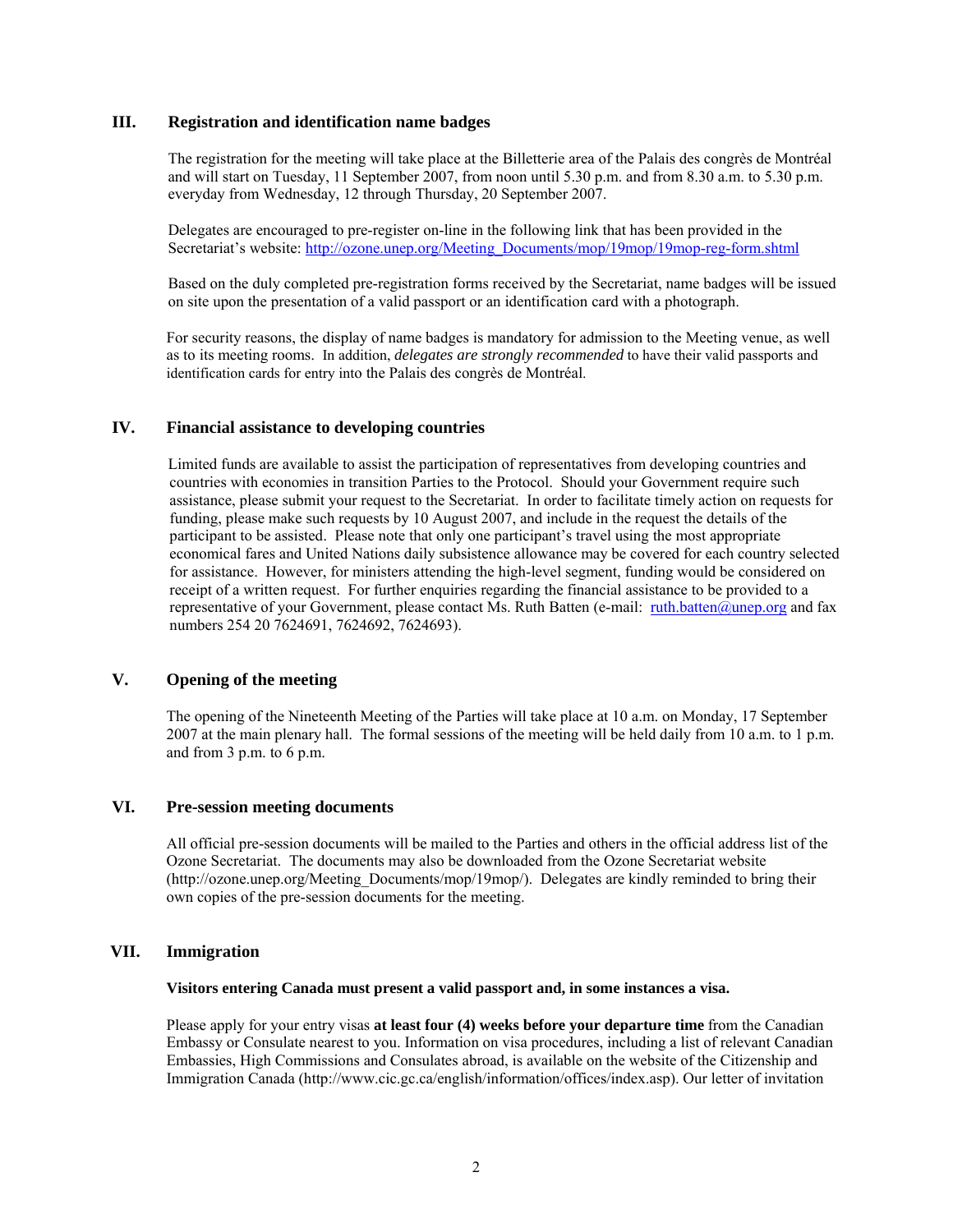should be included in your request for entry visa. **Please note that it is not possible** for the Canadian authorities to grant visas upon arrival.

The following are recommended official documents that delegates and accompanying members should have in their possession when applying for a Canadian visa:

- Valid passport or travel document and a proof of country citizenship;
- Government letter of confirmation signed by the Head of Delegation or the Minister of Foreign Affairs of the country of citizenship or by an accredited NGO;
- Letter of accreditation by the UNEP confirming participation at MOP19;
- Proof of employment;
- Proof of funds; and
- Letter of support by the UNEP or Environment Canada (when applicable).

All delegates who require a visa must duly complete the application for a temporary resident visa which could be downloaded at http://www.cic.gc.ca/english/information/applications/visa.asp. To ensure efficient processing of your application, please write "MOP19" at the top of the visa application form and ensure to include all required documentation.

Check with the Canadian visa office (http://www.cic.gc.ca/english/information/offices/missions.asp) in your country to see if there are any **additional forms** you need to fill out.

The website of Citizenship and Immigration Canada (http://www.cic.gc.ca/english/visit/visas.asp) also indicates that many people do not require a visa to visit Canada. These include:

- Citizens of Andorra, Antigua and Barbuda, Australia, Austria, Bahamas, Barbados, Belgium, Botswana, Brunei, Cyprus, Denmark, Estonia, Finland, France, Germany, Greece, Iceland, Ireland, Israel (National Passport holders only), Italy, Japan, Liechtenstein, Luxembourg, Malta, Mexico, Monaco, Namibia, Netherlands, New Zealand, Norway, Papua New Guinea, Portugal, Republic of Korea, St. Kitts and Nevis, St. Lucia, St. Vincent and the Grenadines, San Marino, Singapore, Solomon Islands, Spain, Swaziland, Sweden, Slovenia, Switzerland, United States of America, and Western Samoa;
- Persons lawfully admitted to the United States for permanent residence who are in possession of their alien registration card (Green card) or can provide other evidence of permanent residence.
- British citizens and British Overseas Citizens who are re-admissible to the United Kingdom;
- Citizens of British dependent territories who derive their citizenship through birth, descent, registration or naturalization in one of the British dependent territories of Anguilla, Bermuda, British Virgin Islands, Cayman Islands, Falkland Islands, Gibraltar, Montserrat, Pitcairn, St. Helena or the Turks and Caicos Islands;
- Persons holding a British National (Overseas) Passport issued by the Government of the United Kingdom to persons born, naturalized or registered in Hong Kong;
- Persons holding a valid and subsisting Special Administrative Region passport issued by the Government of the Hong Kong Special Administrative Region of the People's Republic of China;
- Persons who are holding a passport or travel document that is issued by the Holy See.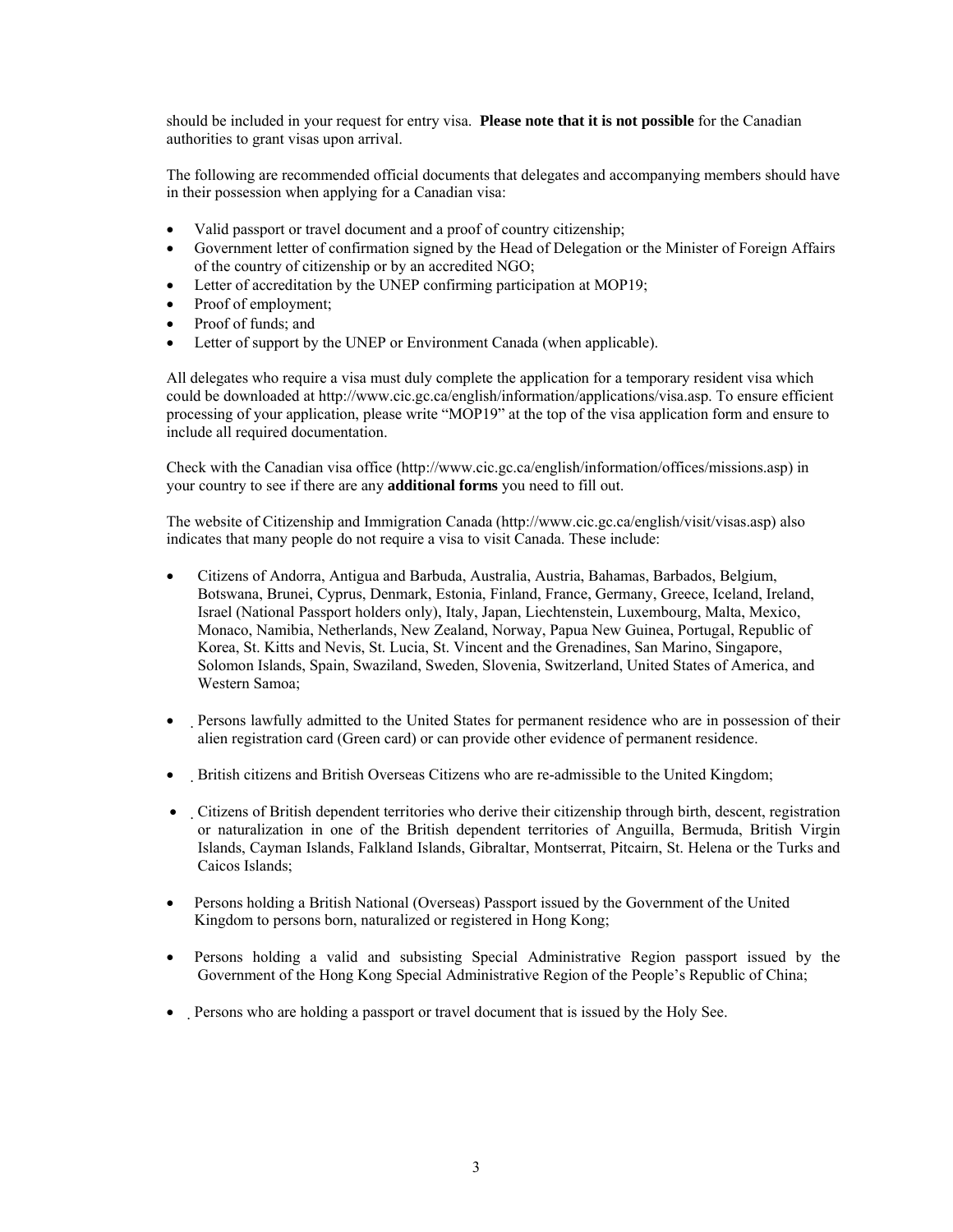#### **VIII. Hotel information**

In *Annex A* you will find a list of hotels. The rates for these hotels are preferential ICAO rates. The hotel rates are in Canadian dollars and do not include the Quebec provincial sales tax (7.5%), the federal goods and services tax (6%) and the special accommodation tax (3%) per room and per night. Delegates are kindly reminded that they have to make their own hotel reservations. During *the month of September*, there is a *high* demand for hotels and therefore it is advisable to proceed with your bookings as soon as possible.

#### **IX. Transportation from airport to downtown Montreal**

Montreal Pierre-Elliot-Trudeau International Airport (former Dorval Airport) is located about 30 minutes from downtown Montreal. Taxis are available at the airport and there is a shuttle-bus service every 30 minutes.

The fares (in Canadian dollars) are as follows:

 Shuttle-bus: \$14 (one way) and \$24 (round trip) Taxi: \$35 (fixed rate for one way trip).

For more information on the schedule of the shuttle-bus, you could access the timetable by clicking this link: http://www.autobus.qc.ca/anglais/pops-up\_an/mtl\_dorval\_an.html

*In the downtown Montréal area, to remain true to our environmental commitment, we encourage participants to take advantage of services provided by the Public Transit System (Société de transport de Montréal). Public transportation rate is \$2.75/adult or booklets of six tickets for \$11.75.* 

#### **X. Services to delegates**

#### *Computers/Internet*

Delegates will have access to computers and internet for their e-mails in the Delegates Lounge located on the 5th floor of the Meeting venue.

#### *Postal Services*

Canada Post covers postal services in Canada. A Post Office is available within the Conference venue. Some postal counters are also available in certain pharmacies, businesses or convenience stores. For other type of courier services, many international companies such as FEDEX, DHL, UPS or Purolator counters are also available around the city.

#### *Telephone Services*

Bell Canada provides basic telephone services in Canada. Public telephones are available in various locations on city streets. The cost of a local unlimited call is 25 cents. To make long distance calls, you may purchase calling cards from, pharmacies, local convenience stores called "Depanneur" and newsstands in Montréal or at the smoke shop at the Conference site. From any public phone in Canada, you can dial toll free 0 (the operator for collect calls), 411 (directory assistance), 911 (for emergency services such as police, ambulance, firefighters).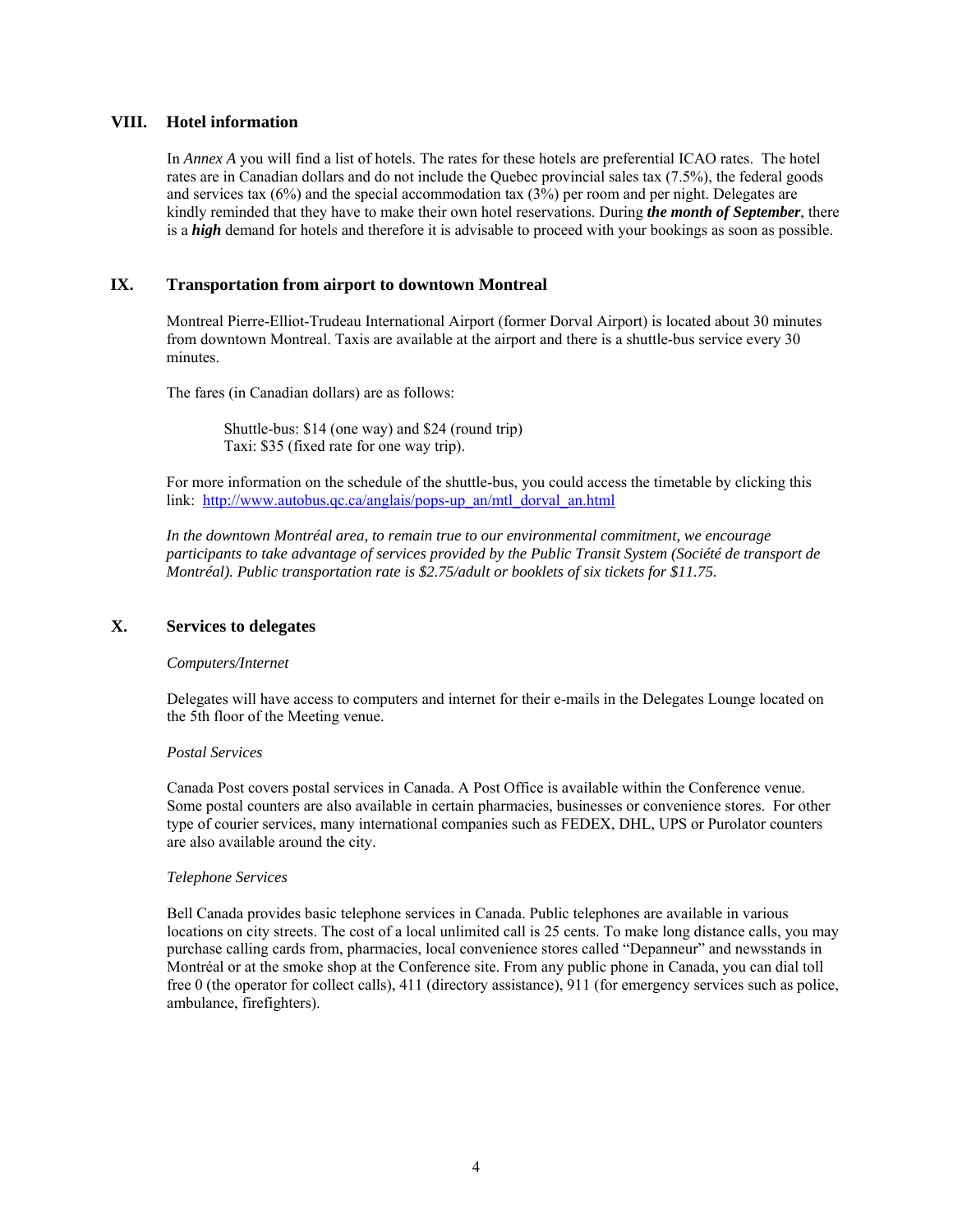#### **XI. Medical and Emergencies**

*Canada has a publicly funded health care system but foreign visitors to Canada are required to pay for health services.* Participants traveling to Canada are strongly advised to obtain medical insurance before leaving their home country. The insurance should cover medical, hospital treatment, repatriation expenses and life insurance. The Ozone Secretariat/UNEP will not assume responsibility for these services.

Canada does not require that travellers present certificates of vaccination upon arrival. Visitors arriving with medication prescribed by a doctor must have a copy of the doctor's prescription and the container must be adequately and accordingly labelled.

On the premises of the Meeting venue, first aid will be available. Outside the Conference venue, if you require health advice or service or wish to know what resources are available in your area, you may contact Info-Santé by dialling (514) 934-0354 at all times. In the event of an emergency, you can call (911) at any time.

#### **XII. Side events and promotional material**

Requests for side events should be made by completing the attached form *(Annex B)* and sent to the Secretariat by e-mail (ozoneinfo@unep.org) or by fax (254 20 7624691, 7624692, 7624693). Be aware that costs incurred for rental of equipment will be borne by the requesting Organization.

Delegations requiring display of promotional material and publications are encouraged to contact their Embassies, High Commissions or Consulates for assistance with customs clearance and for providing storage space for the consignments.

#### **XIII. Weather and local time information**

The average temperature in Montreal during the month of September is between  $9^{\circ}$ C to  $19^{\circ}$ C (48<sup>o</sup>F to 67<sup>o</sup>F) with 76.2 mm (3.40 in) average precipitation. For an update on the weather forecast for the month of September you could visit http://www.weather.com.

Canada is spread over six time zones from its Atlantic coast to its Pacific coast. Montreal is currently on Daylight Saving Time, resulting in 4 hours before Greenwich Mean Time (GMT-4).

#### **XIV. Electricity**

 The North American power supply standard is set at 110 Volts and the frequency is 60Hz. Canada uses North American type plugs. We recommend that you use the appropriate adaptors.

#### **XV. Exchange Rates and Banking**

The Canadian Dollar is the national currency in Canada, composed of the one-hundred-point-dollar. The daily exchange rate is posted at hotels and exchange offices. Major credit cards and traveller's cheques are accepted at most hotels, restaurants and business. Major banks and ATM machines are available on the premises.

1 Euro = approximately Can  $$1.44443$ 1 USA  $\gamma$  = approximately Can  $\gamma$ 1.0476

For an update on the exchange rate, you could access the following website: http://www.x-rates.com